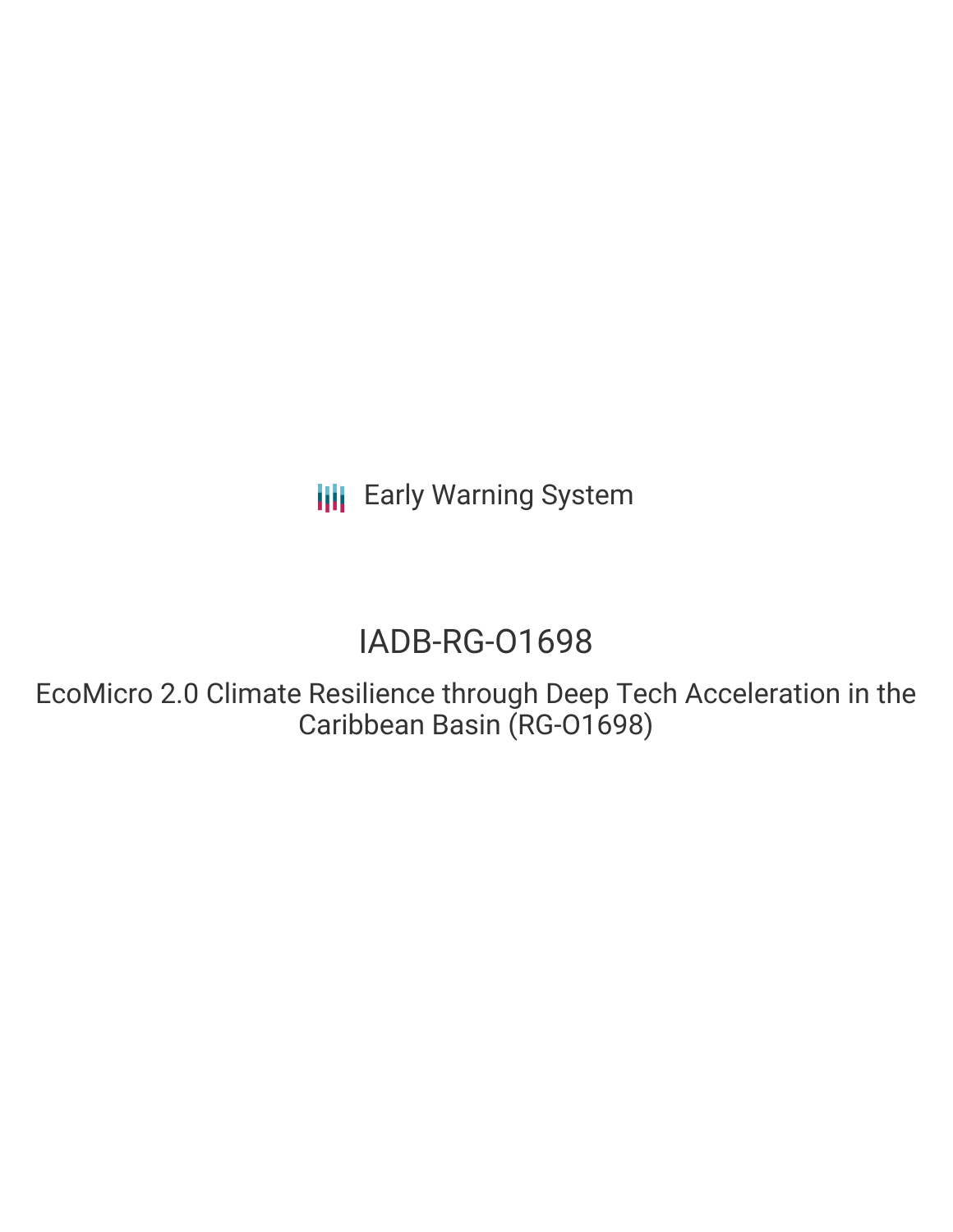

EcoMicro 2.0 Climate Resilience through Deep Tech Acceleration in the Caribbean Basin (RG- $01608$ 

### **Quick Facts**

| <b>Financial Institutions</b>  | Inter-American Development Bank (IADB)                            |  |  |  |  |
|--------------------------------|-------------------------------------------------------------------|--|--|--|--|
| <b>Status</b>                  | Active                                                            |  |  |  |  |
| <b>Bank Risk Rating</b>        |                                                                   |  |  |  |  |
| <b>Voting Date</b>             | 2021-12-06                                                        |  |  |  |  |
| <b>Borrower</b>                | Regional                                                          |  |  |  |  |
| <b>Sectors</b>                 | Climate and Environment, Industry and Trade, Water and Sanitation |  |  |  |  |
| Investment Type(s)             | Loan                                                              |  |  |  |  |
| <b>Investment Amount (USD)</b> | $$0.95$ million                                                   |  |  |  |  |
| <b>Project Cost (USD)</b>      | \$1.90 million                                                    |  |  |  |  |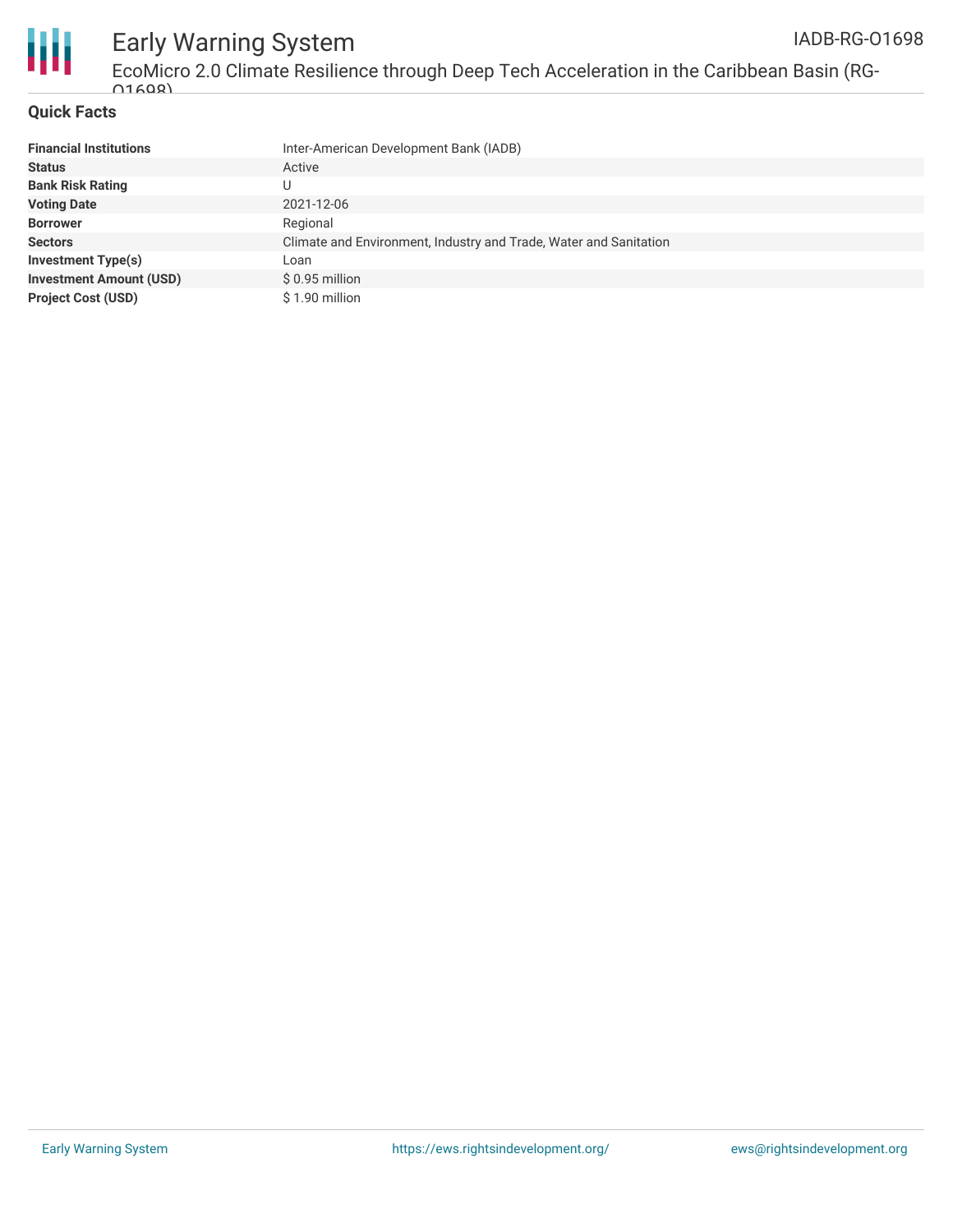

### **Project Description**

The program aims to promote broad-based climate resilience in Central America and the Caribbean via thepromotion of 4IR technology solutions that drive reactivation of key economic sectors impacted by the coronacrisis by integratingclimate resilience to: (i) promote climate smart technologies, (ii) reactivate blue economy systems, (iii) promote sustainable watermanagement; while enabling tech solutions that promote sustainability and circularity so that economic recovery is also climate-smart,and (vi) address increasing health challenges as they relate to climate change.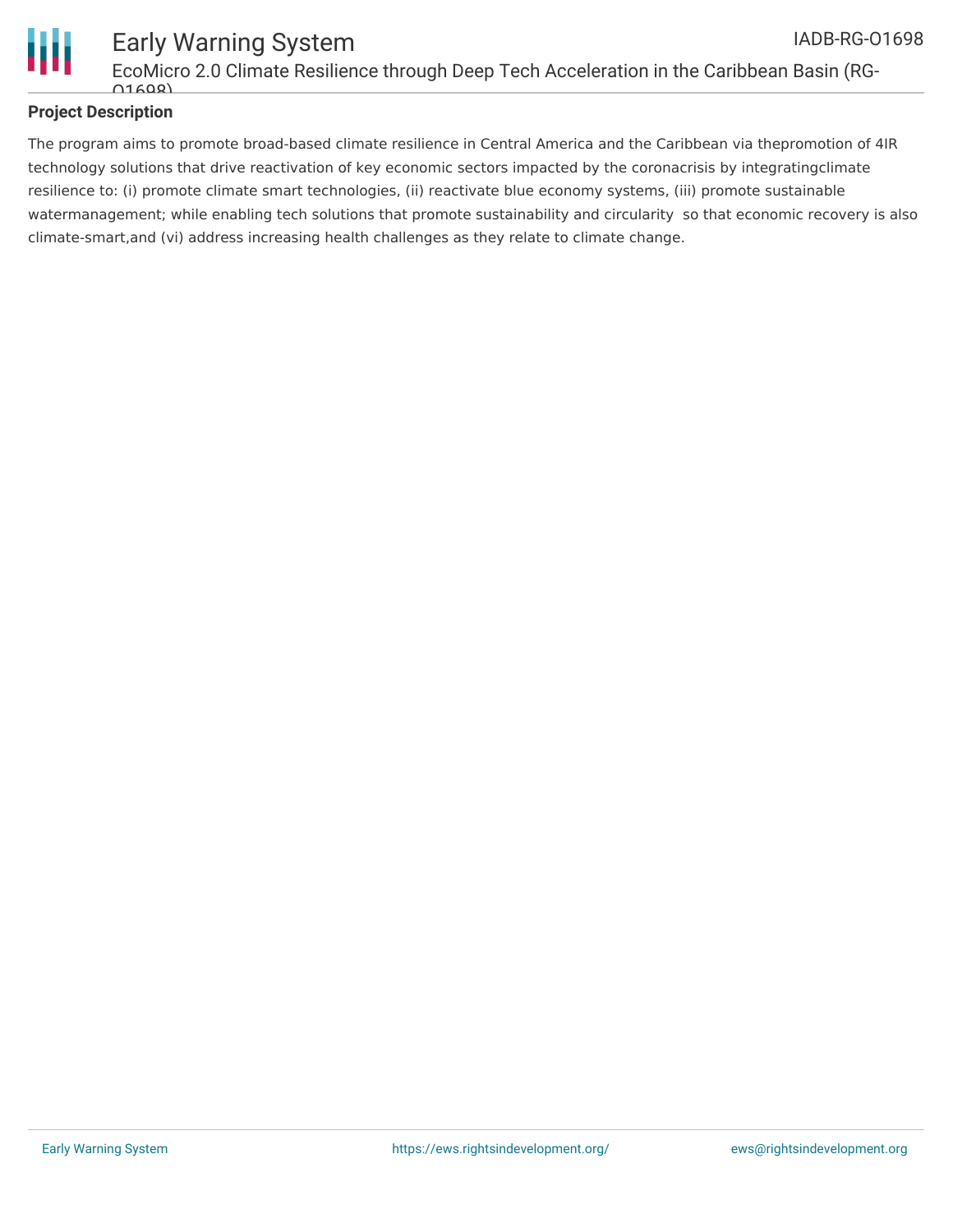

EcoMicro 2.0 Climate Resilience through Deep Tech Acceleration in the Caribbean Basin (RG- $01608$ 

#### **Investment Description**

• Inter-American Development Bank (IADB)

The countries counterpart amount to USD 953,000.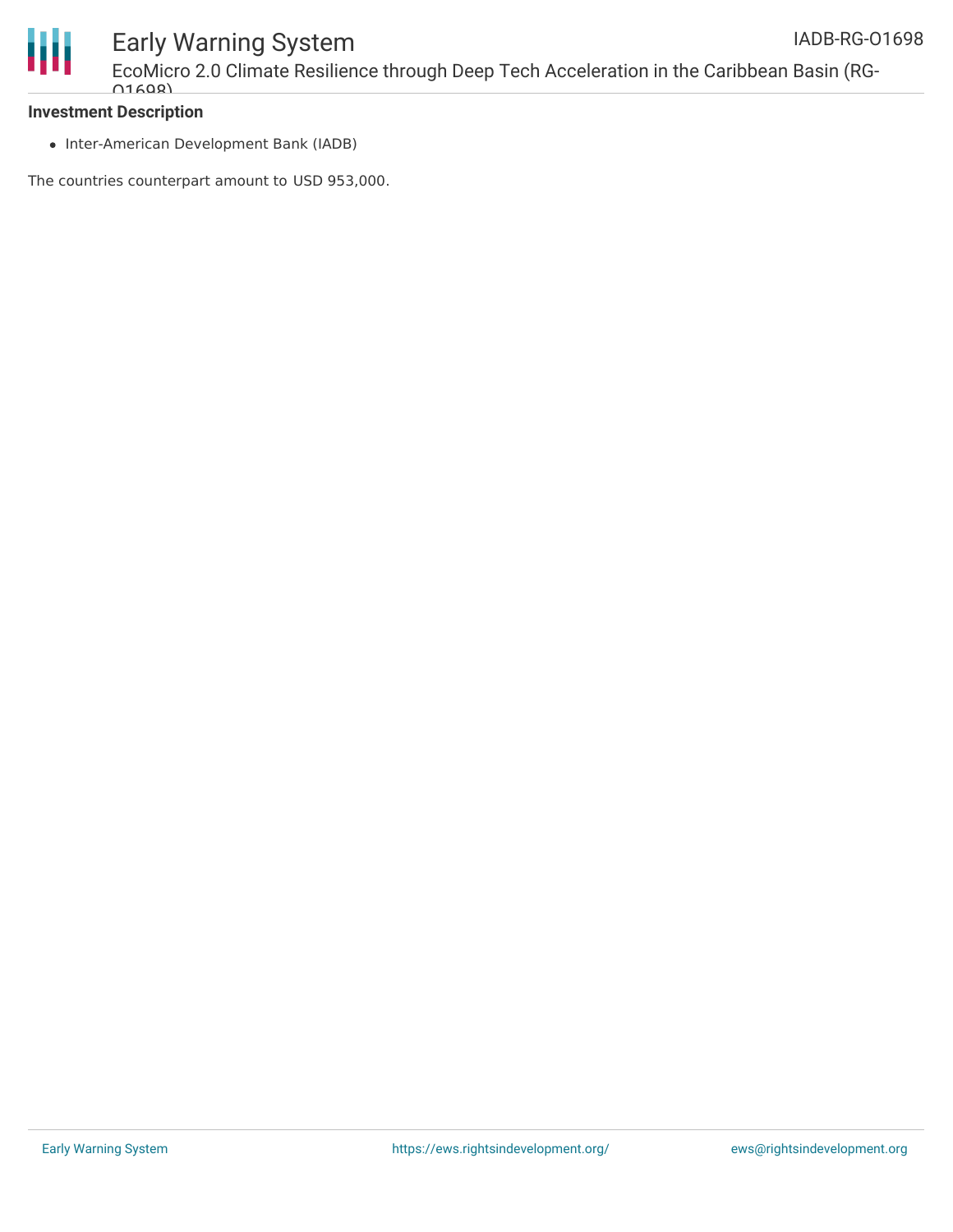



EcoMicro 2.0 Climate Resilience through Deep Tech Acceleration in the Caribbean Basin (RG- $01608$ 

| <b>Private Actor 1</b> | <b>Private Actor</b><br>Role | <b>Private Actor</b><br>Sector | <b>Relation</b>          | <b>Private Actor 2</b> | <b>Private Actor</b><br><u>ን Role</u> | <b>Private Actor</b><br>2 Sector |
|------------------------|------------------------------|--------------------------------|--------------------------|------------------------|---------------------------------------|----------------------------------|
|                        | $\overline{\phantom{a}}$     |                                | $\overline{\phantom{a}}$ | <b>IDB</b> Lab         | Undisclosed                           | Finance                          |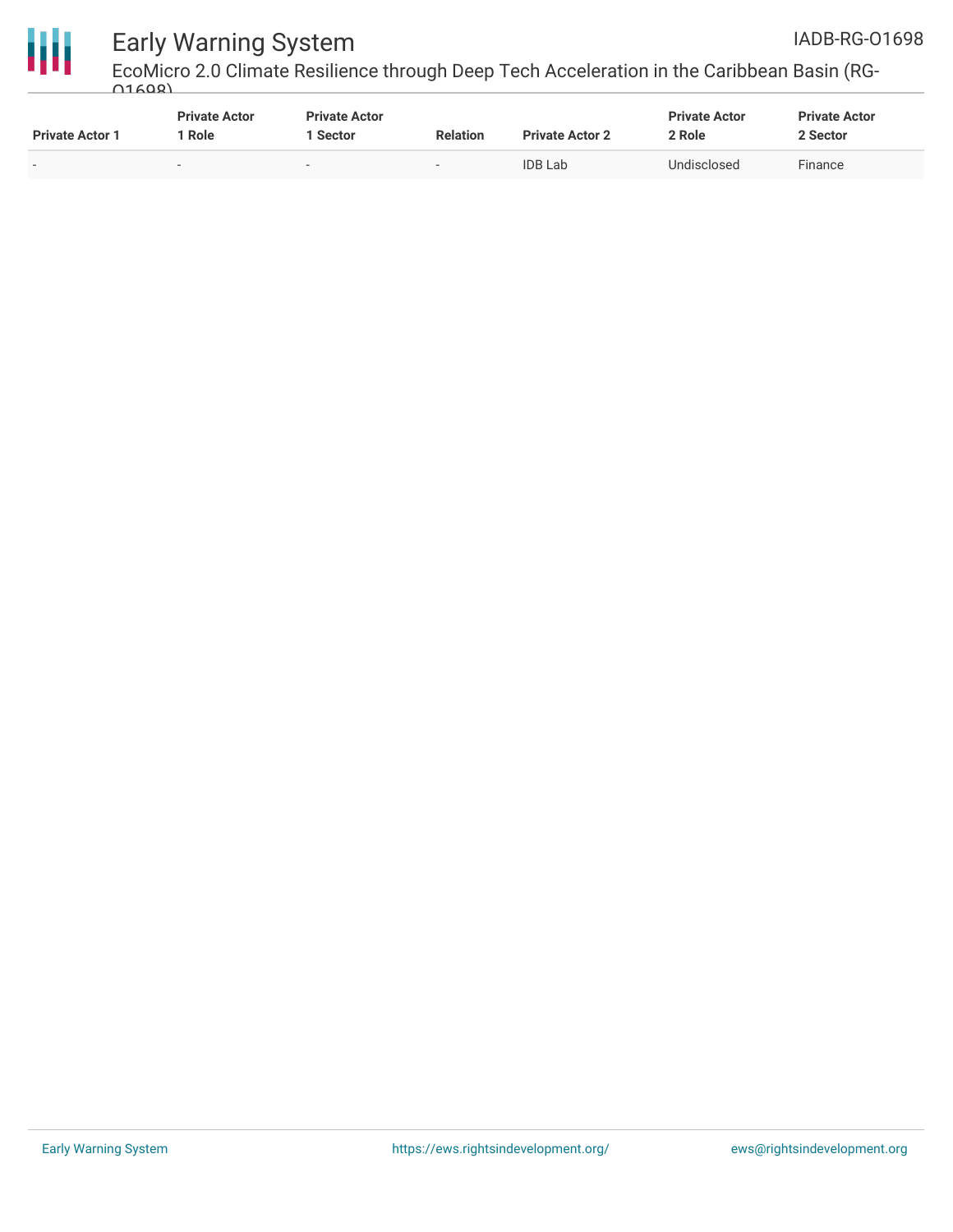

### **Contact Information**

#### ACCOUNTABILITY MECHANISM OF IADB

The Independent Consultation and Investigation Mechanism (MICI) is the independent complaint mechanism and fact-finding body for people who have been or are likely to be adversely affected by an Inter-American Development Bank (IDB) or Inter-American Investment Corporation (IIC)-funded project. If you submit a complaint to MICI, they may assist you in addressing the problems you raised through a dispute-resolution process with those implementing the project and/or through an investigation to assess whether the IDB or IIC is following its own policies for preventing or mitigating harm to people or the environment. You can submit a complaint by sending an email to MICI@iadb.org. You can learn more about the MICI and how to file a complaint at http://www.iadb.org/en/mici/mici,1752.html (in English) or http://www.iadb.org/es/mici/mici,1752.html (Spanish).